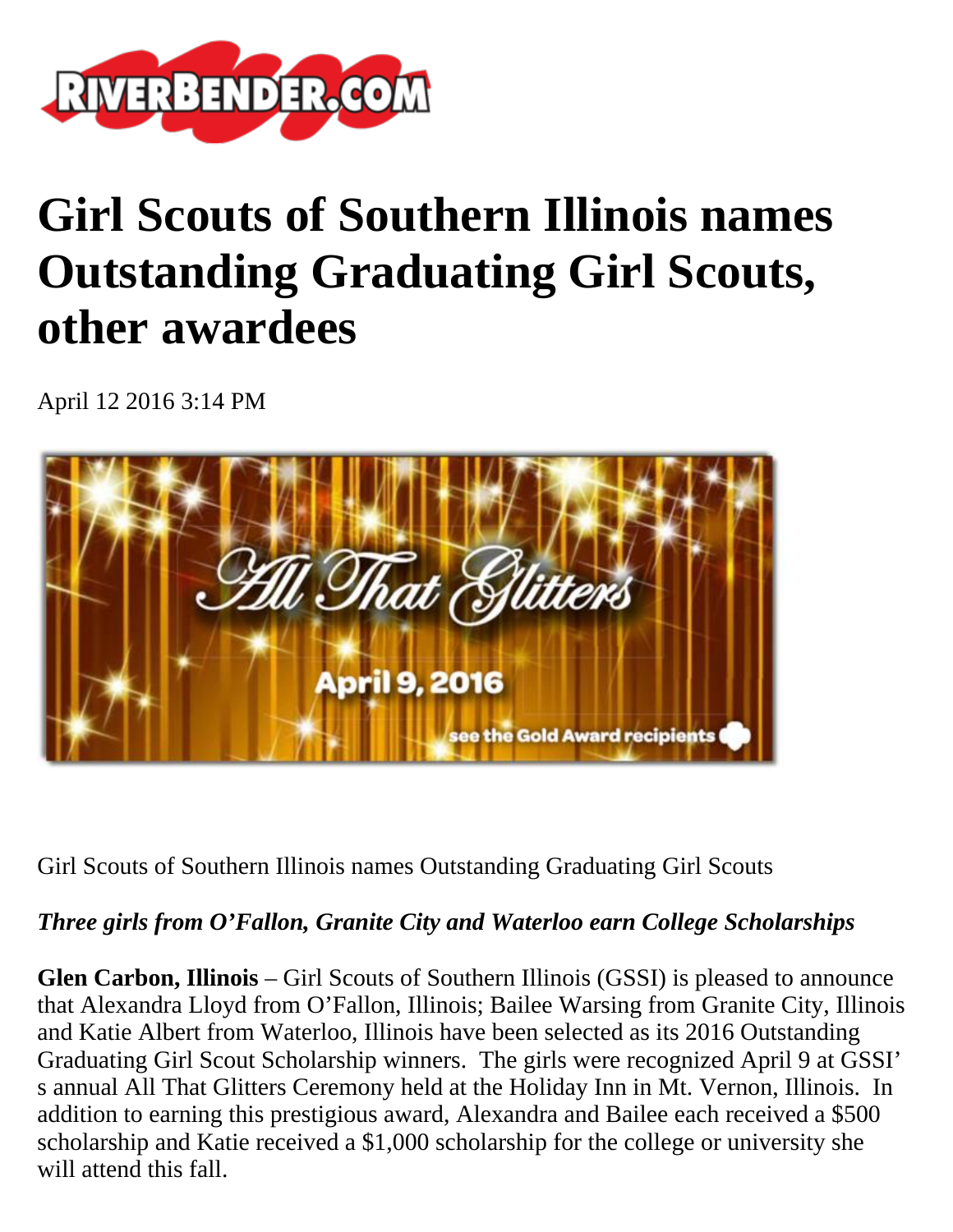**Alexandra Lloyd from O'Fallon:** Alexandra is a Girl Scout Ambassador who received her Girl Scout Gold Award in 2015. She is also a Trifecta recipient. Alex states that the Girl Scout program has empowered her to try new things and helped prepare her to make a difference as an adult. Alex is currently a senior at O'Fallon g\Township High School and plants to attend the University of Notre Dame in the fall.

*"Growing up as a Girl Scout, I have always known that girls are strong and powerful. My leaders always challenged me to try new things, and having the opportunity to grow and learn in a community of supportive women and girls helped me to become more confident and adventurous," said Alex.*

**Bailee Warsing from Granite City:** Bailee is a Girl Scout Ambassador who is also a Girl Scout Gold Award and Trifecta recipient. She states that through Girl Scouting she has gained the communication and leadership skills necessary to become a community member that makes a difference in the lives of others. Bailee is currently a senior at Granite City High School and plans to attend Southern Illinois University Edwardsville in the fall.

*"During my eleven years in Girl Scouting, I have been able to participate in so many activities I wouldn't have otherwise had the opportunity to. I have become a leader. It is the most influential activity I have participated in," said Bailee.* 

**Katie Albert from Waterloo:** Katie is a Girl Scout Ambassador who is also a Girl Scout Gold Award and Trifecta recipient. Katie states that the most memorable part of her Girl Scout career cannot possibly be limited to one event; it is the cumulative experience of thirteen years. Katie is currently a senior at Waterloo High School and plans to attend Southern Illinois University Edwardsville in the fall.

*"The best thing I could tell others about Girl Scouts is that it is not about the badge, the pin or the award. It is about the program and all that it represents. It is a door to opportunity. All you have to do is walk through that door and discover all it has to offer," said Katie.*

 "We are so pleased to honor Alexandra, Bailee and Katie with our Outstanding Graduating Girl Scouts Scholarship," said Villie M. Appoo, GSSI Chief Executive Officer. "All three of these exceptional young women are shining stars. They have done amazing things in their Girl Scout adventures – from giving back to their communities to traveling the world. They are great examples of Girl Scouts of Southern Illinois' mission of Building Leaders for America," Appoo added.

Other award winners from the All That Glitters award ceremony go as follows: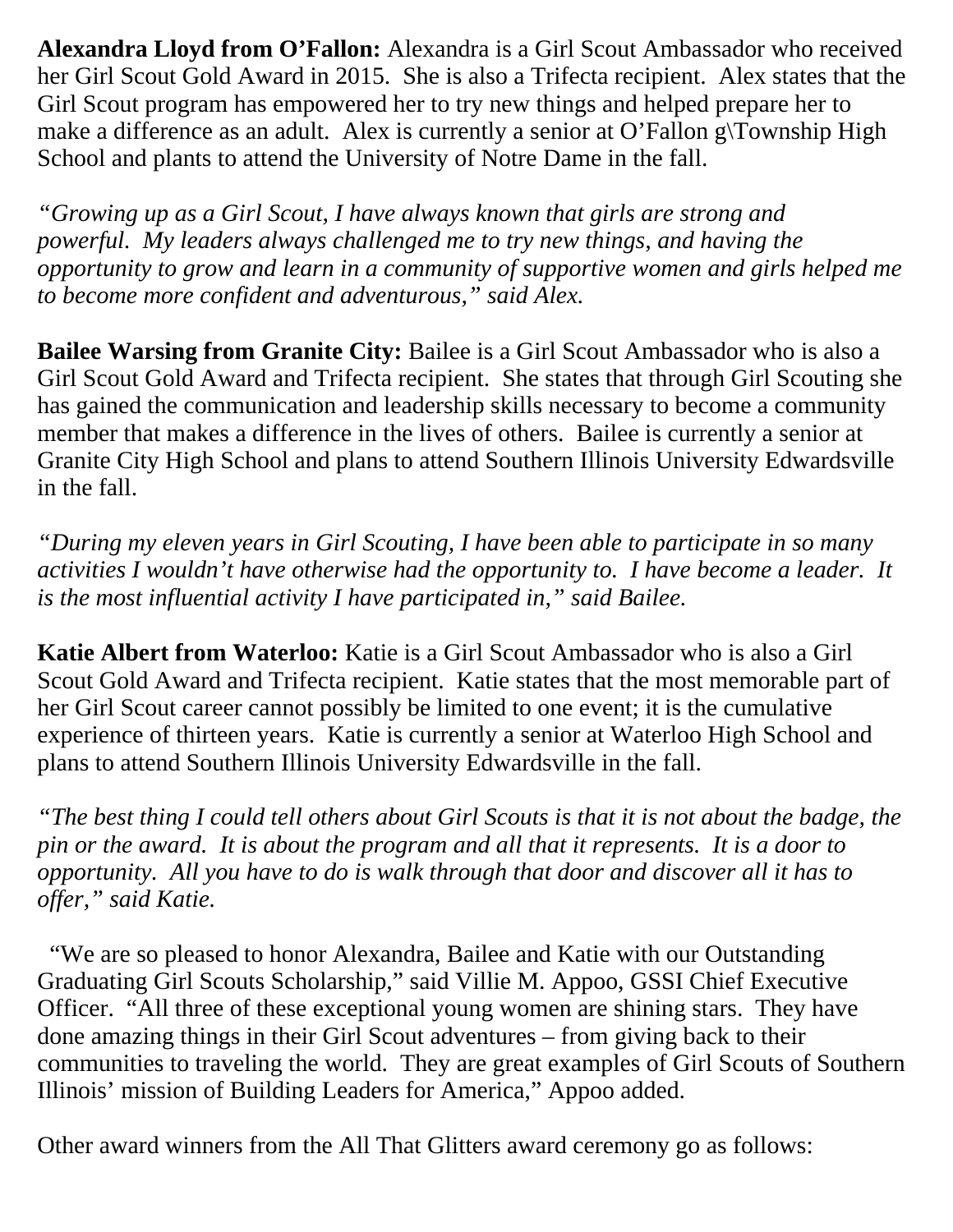**Belleville:** Nicole Laflen, Juliette Girl Scout **Breese:** Katelyn Elias, Troop #8438 Elaina Johnson, Troop #8438 Emily Ripperda, Troop #8438 **Carlyle:** Bethany Carrillon, Juliette Girl Scout **DuQuoin:** Carlie Daffron, Troop #8129 **Edwardsville:** Maddie Farrar, Troop #433 Alexa Keiser, Troop #433 Kathleen McCracken, Troop #362 Eliza Pauk, Troop #433 **Effingham:** Sophia Ballard, Troop #2073 **Granite City:** Bailee Warsing, Troop #263 **Highland:** Jessica Drewer, Troop #653 Alexis Workes, Troop #17 **Mt. Vernon:** Emily Hocking, Troop #8603 Danielle Patton, Troop #8603 **O'Fallon:** Kira Mantz, Troop #200 Sarah Pavlisin, Troop #915 **Red Bud:** Heather Junge, Troop #8309 Megan Thompson, Troop #8303 **Shiloh:** Sarozjani Hunter, Troop #345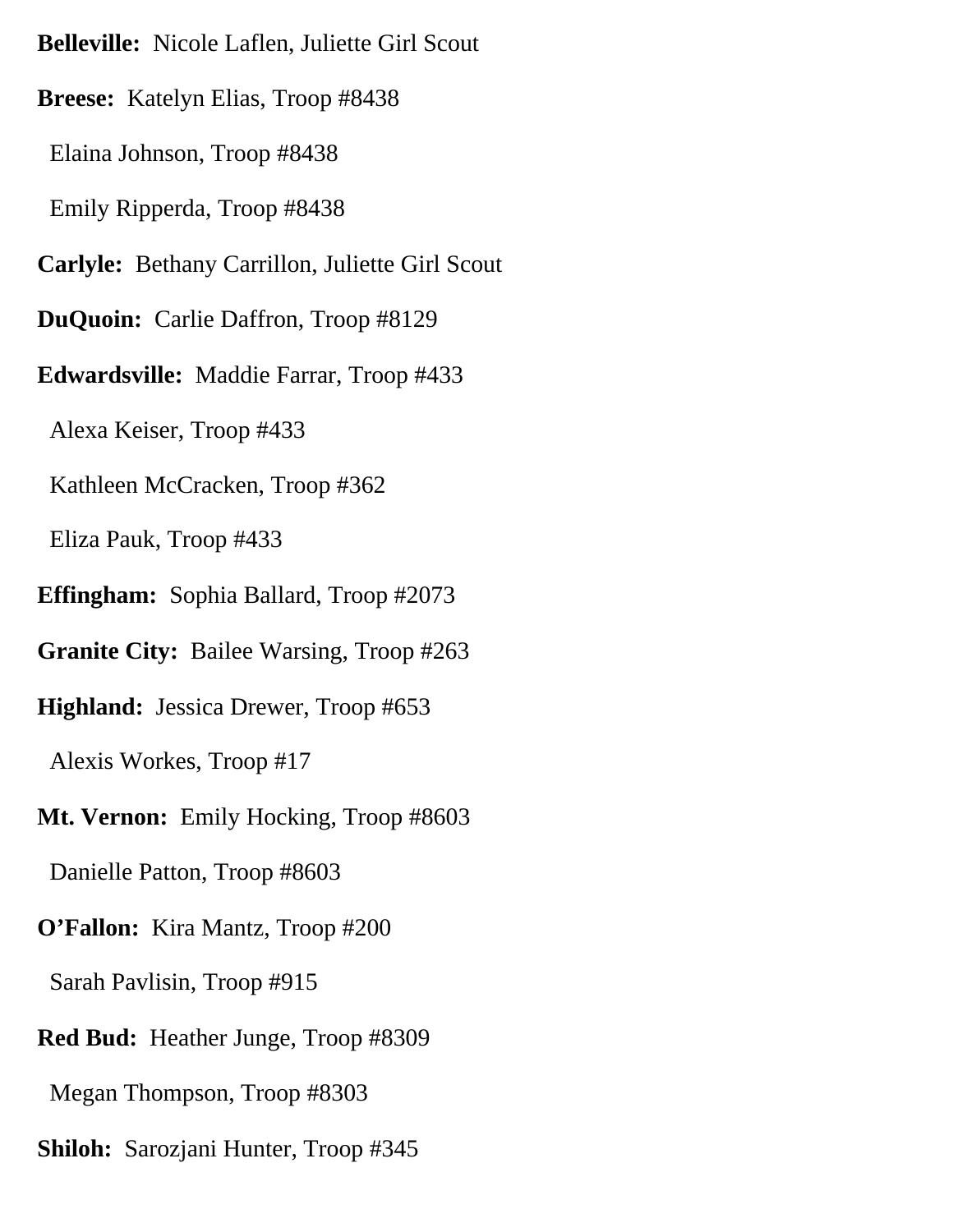**Swansea:** Allison LaSalvia, Troop #248

**Troy:** Adrienna Ridgeway, Troop #263

Marlaina Snow, Troop #471

**Waterloo:** Haley Gregson, Troop #387

Angela Stratman, Troop #387

The **Girl Scout Silver Award**, the highest award a Girl Scout Cadette can earn, is symbolic of accomplishments in Girl Scouting and community activities as a girl becomes her best self and builds the world around her. The Girl Scout Silver Award project benefits a girl's community and can be earned as an individual or as part of a group. This year's Girl Scout Silver Award recipients include:

**Belleville:** Amanda Aaron, Bailey Burman and Megan Huller

**Benton:** Gwendolyn Emrich

**Bluford:** Kadi Petersen

**Bonnie:** Grace Seidel

**Centralia:** Lakeisha Barczewski and Madaline Ruez

**Charleston:** Mikayla Kuznicki

**Chester:** Hannah Miller and Hannah Wilson

**Columbia:** Mia Boyer-Edwards, Shelby Crook, Alyssa Elie, Cailyn Haubein and Loren Koenigstein

**Coulterville:** Rachel Hall

**Dow:** Alaina Herman

**Edwardsville:** Isabella Doyle, Makenzie Keiser, Emily Kloostra, Lauren McGarr, Allison Paur, Emily Paur, Kylie Schumacher and Gwendolyn Thomas

**Ellis Grove:** Jessica Penford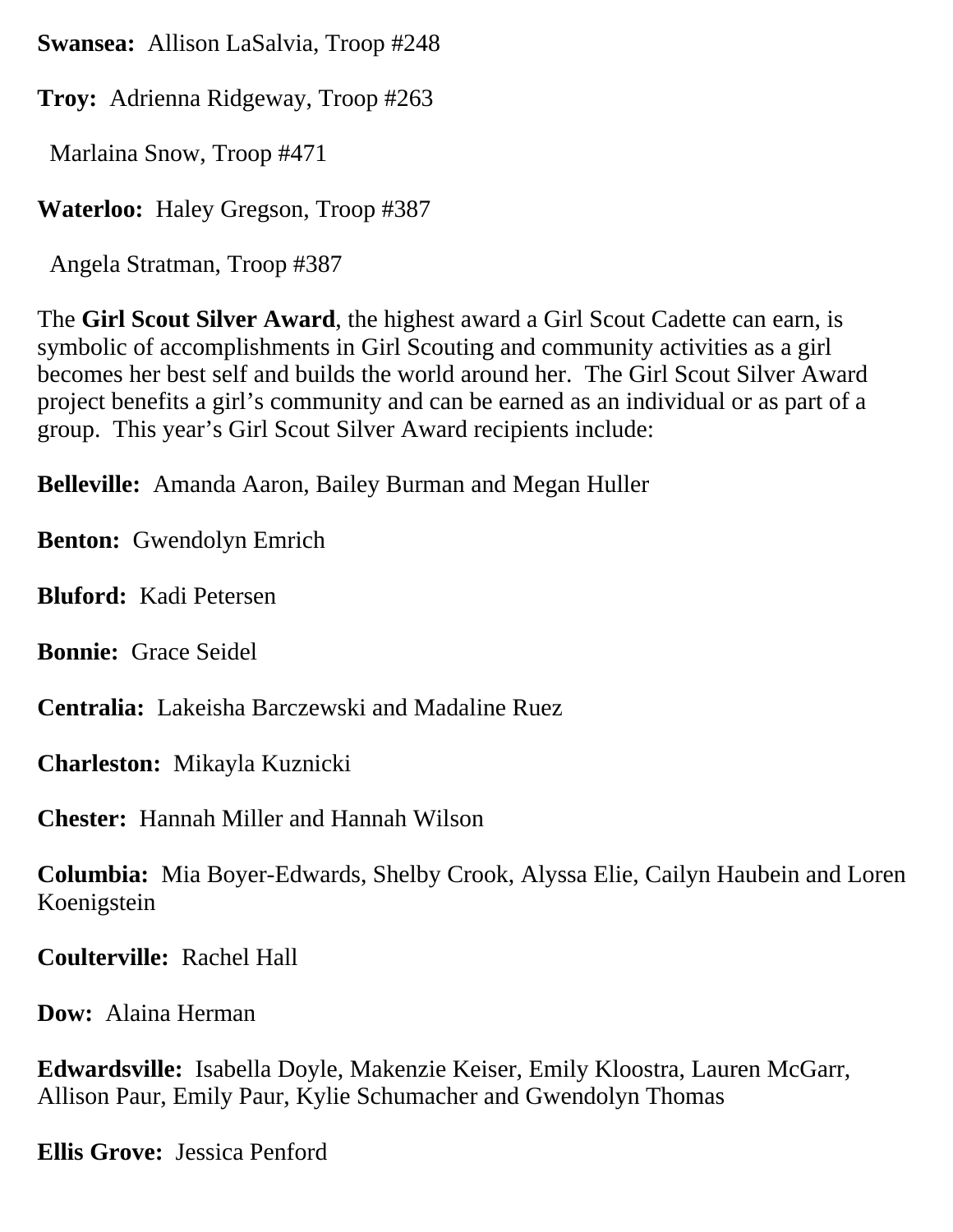**Glen Carbon:** Lindsay Ahlers, Jacquelin Anderson, Briann Beyer, Tessa Bunselmeyer, Dakotah Charleston, Abreya Deckard, Justine Dioneda, Erin Dowdy, Hannah Garde, Alanna Kaminsky, Makenzi Keller, Beth Anne Mislan, Nadia Msakni, Connie Reynolds, Autumn Scott, Carli Scott, Lena Tennant and Marcia Williams

**Godfrey:** Nina Grant

**Granite City:** Kaylee Barlow, Bree Brock, Katie Reagan and Sierra Smallie

**Hoyleton:** Elizabeth Bierman

**Jerseyville:** Abigail Womack

**Marine:** Samantha Maddox, Holly Plantz and Samantha Tipton

**Marissa:** Megan Buss, Cassie Campbell and Hailey Krause

**Mascoutah:** Ashley Szabo

**Mattoon:** Alyssa Deremiah, Maggie Plush, Hannah Retzer and Katherine Shamdin

**Mt. Vernon:** Emi'Jha Butler, Brianna McGehee, Brittany McGehee and Zoe Merriman

**New Baden:** Kristina Hilmes and Alison Smith

**O'Fallon:** Allison Brantley, Mary Buchanan, Alexa Huller, Elana Melzer, Alicia Reed, Lauren Reis and Jackie Simpson

**Paris:** Rachel Fiscus, Sarah Fiscus, Mary Floyd, Kadrianne Henry and Linden Hess

**Round Lake:** Katherine Freimuth

**St. Jacob:** Denise D'Antonio and Lane Sedlacek

**Staunton:** Rowan Dothager

**Swansea:** Elizabeth Tapen

**Troy:** Natalie Blaies, Katherine Jones and Kassandra King

**Waterloo:** Lace Brandenburg, Mara Dalman, Elise Dodel, Emma Kramer, Emily Roth and Hailey Runyon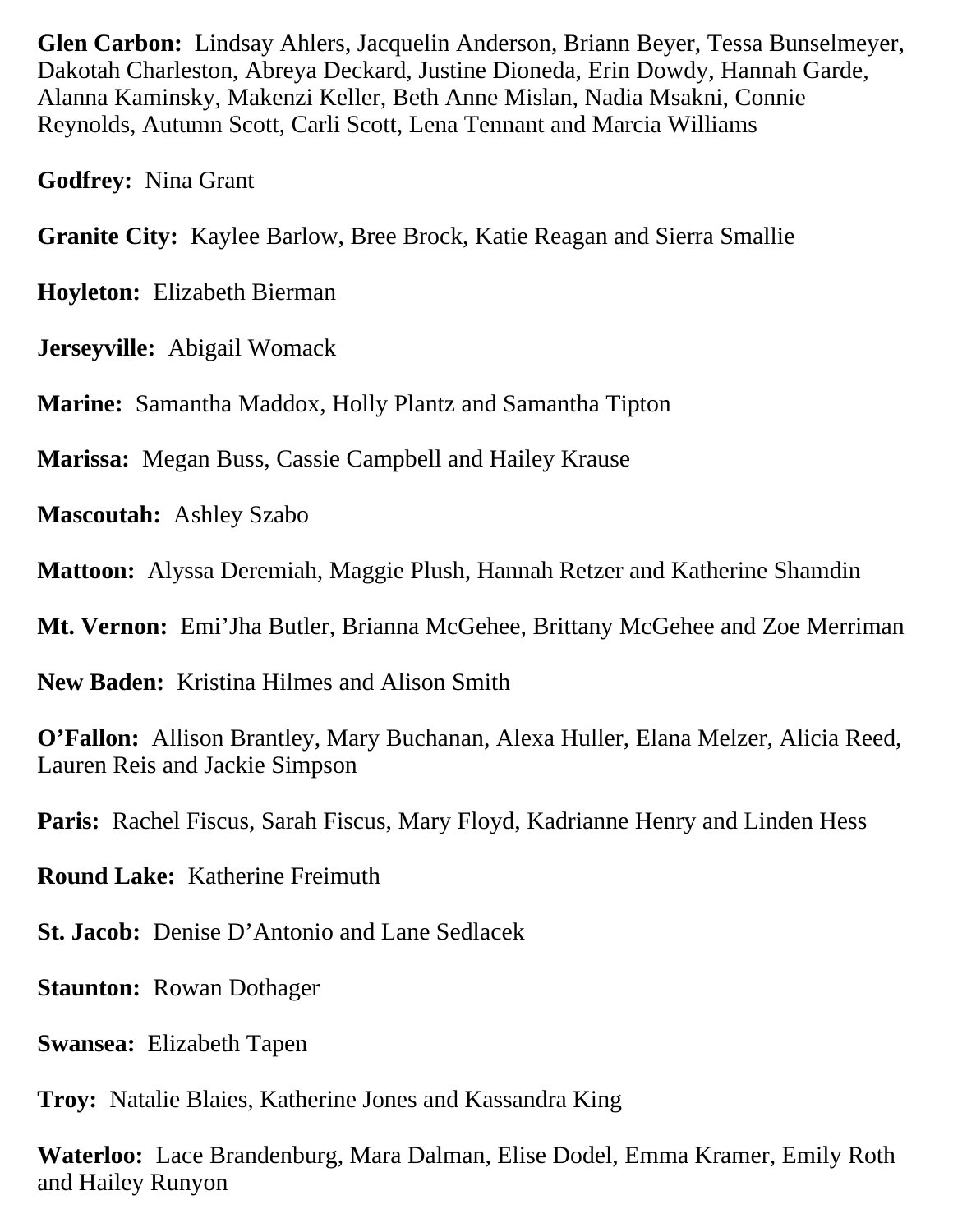The **Girl Scout Trifecta Award** recognizes GSSI Girl Scouts who have earned the Girl Scout Bronze Award, Girl Scout Silver Award and the Girl Scout Gold Award. Following are the 2016 GSSI Trifecta Award recipients:

**Belleville:** Nicole Laflen, Juliette Girl Scout

**Breese:** Katelyn Elias, Troop #8438

Elaina Johnson, Troop #8438

Emily Ripperda, Troop #8438

## **Edwardsville:** Maddie Farrar, Troop #433

Alexa Keiser, Troop #433

Kathleen McCracken, Troop #362

Eliza Pauk, Troop #433

**Effingham:** Sophia Ballard, Troop #2073

**Granite City:** Bailee Warsing, Troop #263

**Highland:** Jessica Drewer, Troop #653

**Mt. Vernon:** Emily Hocking, Troop #8603

Danielle Patton, Troop #8603

**O'Fallon:** Sarah Pavlisin, Troop #915

**Red Bud:** Heather Junge, Troop #8309

Megan Thompson, Troop #8303

**Swansea:** Allison LaSalvia, Troop #248

**Troy:** Adrienna Ridgeway, Troop #263

Marlaina Snow, Troop #471